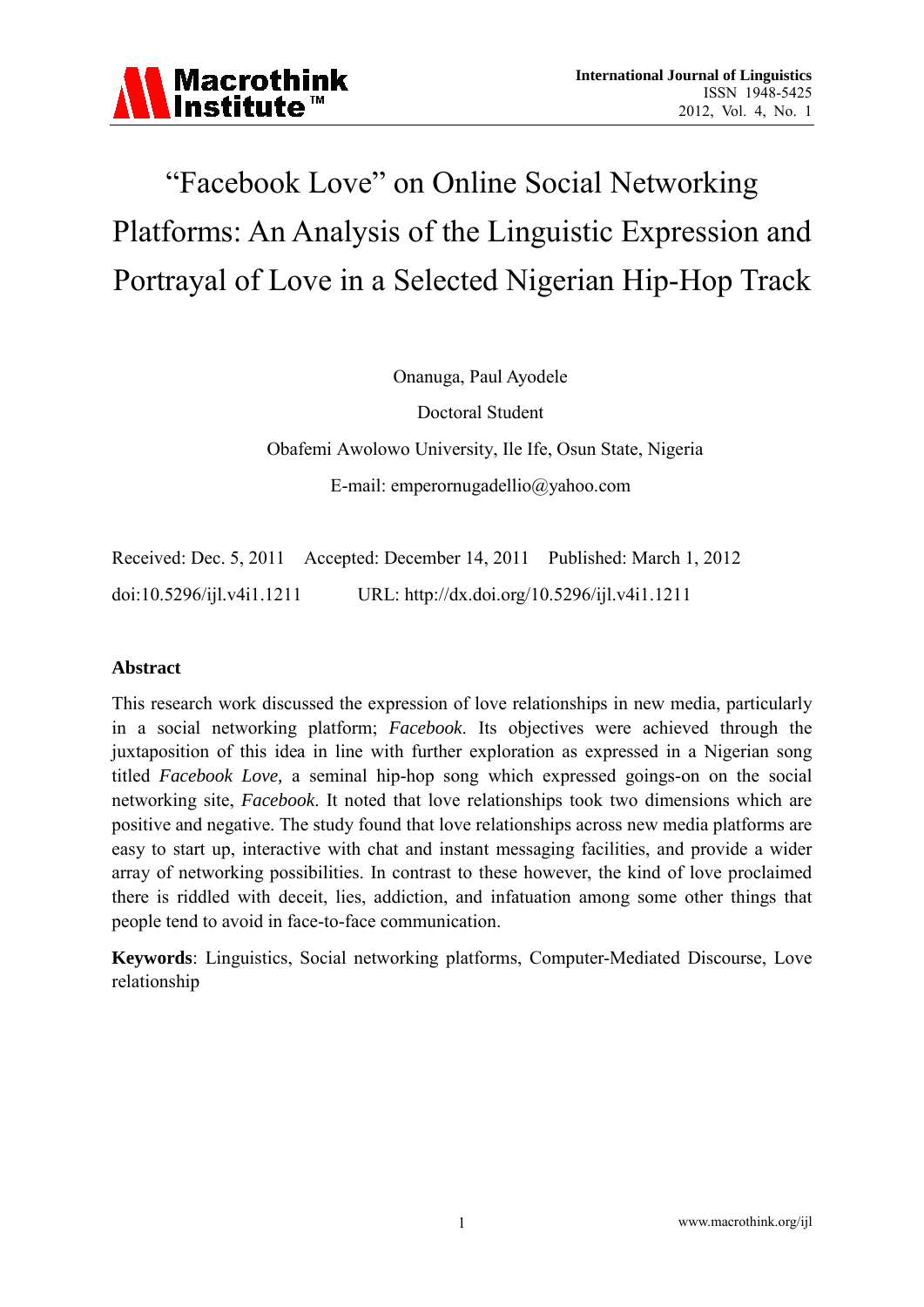

#### **1. Introduction**

A social network service is an online service, platform, or site that focuses on building and reflecting of social networks or social relations among people. They thus seek to link together people who share interests and/or activities. A social network service essentially consists of a representation of each user (most often through a self-created profile), his/her social links, and a variety of additional services like picture-sharing among others. Most social network services are web-based and provide means for users to interact over the internet, such as e-mail and instant messaging. Social networking sites allow users to share ideas, activities, events, and interests within their individual networks.

The main types of social networking services are those which contain category places (such as former school-year or classmates), means to connect with friends (usually with self-description pages) and a recommendation system linked to trust. Popular methods now combine many of these, with *Facebook* and *Twitter* widely used worldwide; *MySpace* and *LinkedIn* being the most widely used in North America; *Nexopia* (mostly in Canada); *Bebo, Hi5, Hyves* (mostly in The Netherlands), *StudiVZ* (mostly in Germany), *iWiW* (mostly in Hungary), *Tuenti* (mostly in Spain), *Nasza-Klasa* (mostly in Poland), *Decayenne, Tagged, XING, Badoo* and *Skyrock* in parts of Europe; *Orkut* and *Hi5* in South America, India and Central America; and *Friendster, Mixi, Multiply, Orkut, Wretch, renren* and Cyworld in Asia and the Pacific Islands and Twitter, *Orkut* and *Facebook* in India (www.wikipedia.com). In short, these networking platforms are also assuming the form of protecting national identity.

In continuation, web based social network services make it possible to connect people who share interests and activities across political, economic, and geographic borders. Through e-mail and instant messaging, online communities are created where a gift economy and reciprocal altruism are encouraged through cooperation. Information is particularly suited to gift economy, as information is a non-rival good and can be gifted at practically no cost. *Facebook* and other social networking service providers are increasingly becoming the object of scholarly research. Scholars in many fields have begun to investigate the impact of social networking sites, investigating how such sites may play into issues of identity, privacy, social capital, youth culture, and education. A popular use for this new technology is social networking between businesses. Companies have found that social networking sites such as *Facebook* and *Twitter* are great ways to build their brand image. According to Jody Nimetz, author of *Marketing Jive*, there are five major uses for businesses and social media: to create brand awareness, as an online reputation management tool, for recruiting, to learn about new technologies and competitors, and as a lead tool to intercept potential prospects. These companies are able to drive traffic to their own online sites while encouraging their consumers and clients to have discussions on how to improve or change products or services.

One other use that is being discussed is the use of Social Networks in the Science communities. Julia Porter Liebeskind et al. have published a study on how new Biotechnology firms are using social networking sites to share exchanges in scientific knowledge. They state in their study that by sharing information and knowledge with one another, they are able to "increase both their learning and their flexibility in ways that would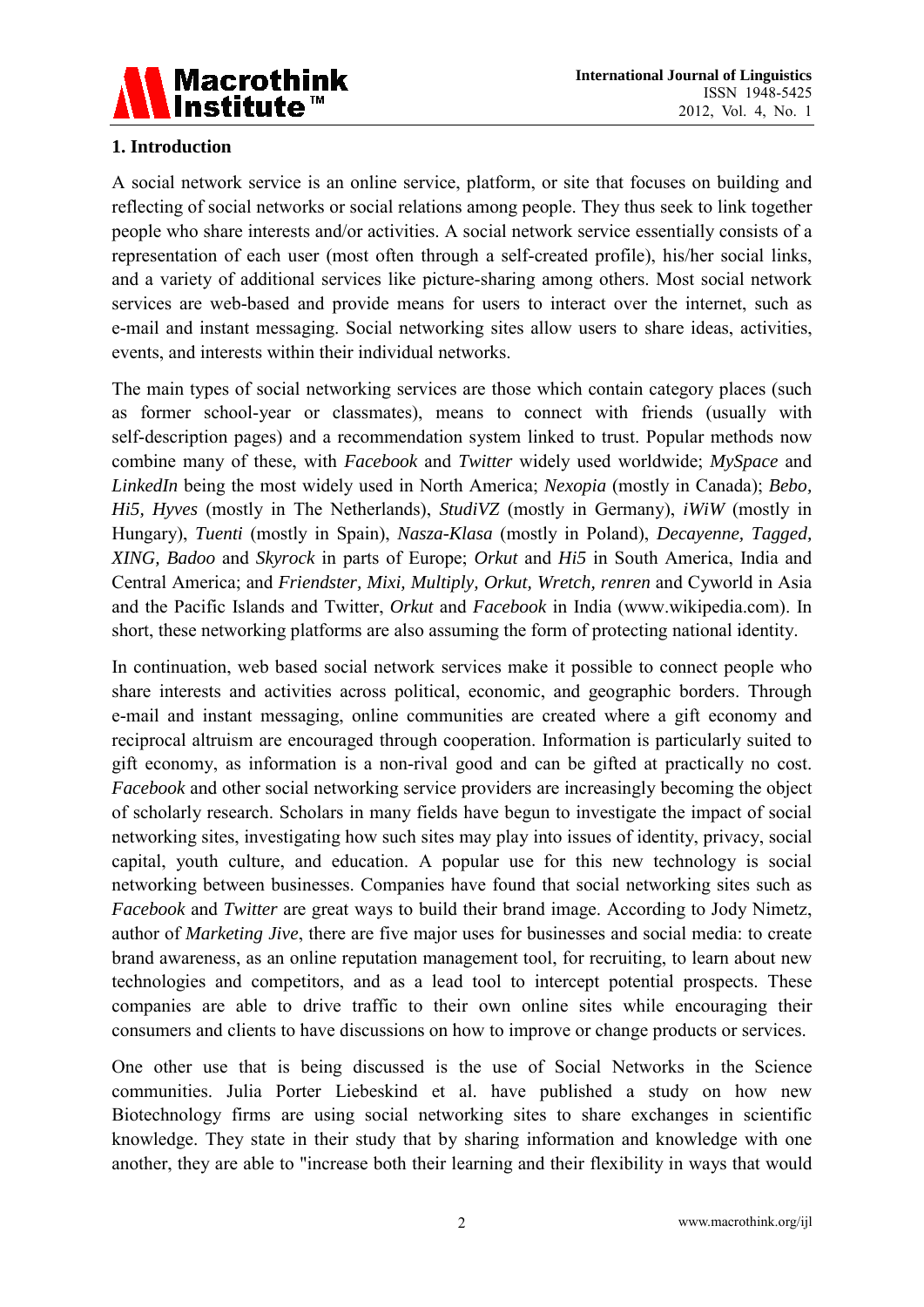# Macrothink<br>|Institute™

not be possible within a self-contained hierarchical organization." Social networking is allowing scientific groups to expand their knowledge base and share ideas, and without these new means of communicating their theories might become "isolated and irrelevant".

Social networks are also being used by teachers and students as a communication tool. Because many students are already using a wide-range of social networking sites, teachers have begun to familiarize themselves with this trend and are now using it to their advantage. Teachers and professors are doing everything from creating chat-room forums and groups to extend classroom discussion to posting assignments, tests and quizzes, to assisting with homework outside of the classroom setting. Social networks are also being used to foster teacher-parent communication. These sites make it possible and more convenient for parents to ask questions and voice concerns without having to meet face-to-face. In addition, they used by activists as a means of low-cost grassroots organizing. Extensive use of an array of social networking sites enabled organizers of the 2009 National Equality March to mobilize an estimated 200,000 participants to march on Washington with a cost savings of up to 85% per participant over previous methods.

The use of online social networks by libraries is also an increasingly prevalent and growing tool that is being used to communicate with more potential library users, as well as extending the services provided by individual libraries. A final rise in social network use is being driven by college students using the services to network with professionals for internship and job opportunities. Many studies have been done on the effectiveness of networking online in a college setting, and one notable one is by Arabie and Wind (1994) published in Advances in Social Network Analysis.

Many social networks provide an online environment for people to communicate and exchange personal information for dating purposes. Intentions can vary from looking for a one time date, short-term relationships, and long-term relationships. Most of these social networks, just like online dating services, require users to give out certain pieces of information. This usually includes a user's age, gender, location, interests, and perhaps a picture. Releasing very personal information is usually discouraged for safety reasons. This allows other users to search or be searched by some sort of criteria, but at the same time people can maintain a degree of anonymity similar to most online dating services. Online dating sites are similar to social networks in the sense that users create profiles to meet and communicate with others, but their activities on such sites are for the sole purpose of finding a person of interest to date. Social networks do not necessarily have to be for dating; many users simply use it for keeping in touch with friends, and colleagues.

However, an important difference between social networks and online dating services is the fact that online dating sites usually require a fee, where social networks are free. This difference is one of the reasons the online dating industry is seeing a massive decrease in revenue due to many users opting to use social networking services instead. Many popular online dating services such as *Match.com*, *Yahoo Personals*, and *eHarmony.com* are seeing a decrease in users, where social networks like *MySpace* and *Facebook* are experiencing an increase in users. To this effect, the number of internet users in the U.S. that visit online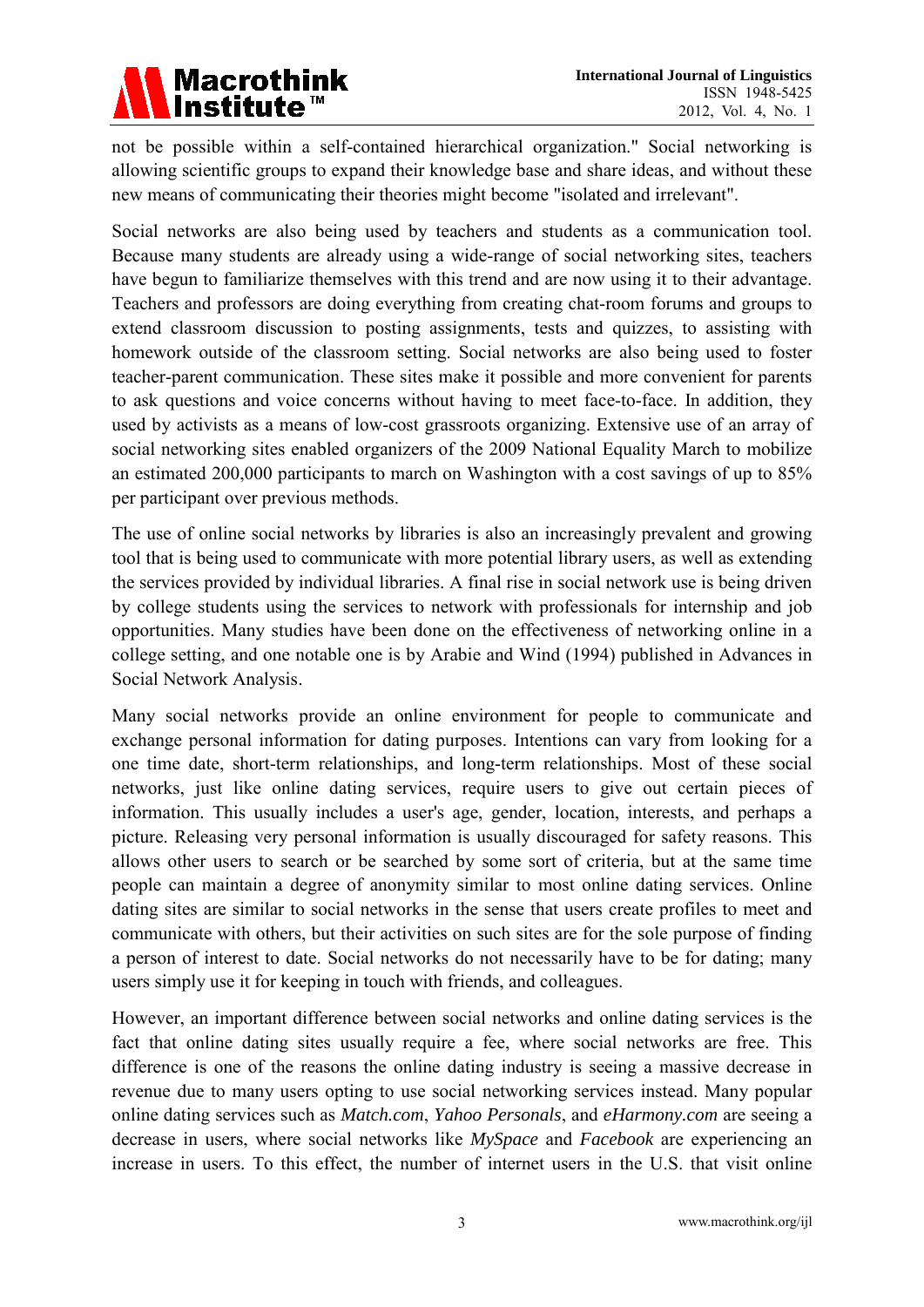

dating sites has fallen from a peak of 21% in 2003 to 10% in 2006. Whether it is the cost of the services, the variety of users with different intentions, or any other reason, it is undeniable that social networking sites are quickly becoming the new way to find dates online.

In all, social networking services have become incredible tools for building and strengthening friendships and relationships across multifarious domains.

#### **2. Facebook and Love Relationships**

Before anything else, it is necessary to provide information on the origin, growth and effects of *Facebook*. *Facebook* is a social networking website launched in February 2004 that is operated and privately owned by Facebook Incorporated. It was founded by Mark Zuckerberg, a Harvard University student then, with his college roommates and fellow computer science students, Eduardo Saverin, Dustin Moskovitz and Chris Hughes. The website's membership was initially limited by the founders to Harvard students, but was expanded to other colleges in the Boston area, the Ivy League, and Stanford University. It gradually added support for students at various other universities before opening to high school students, and, finally, to anyone aged 13 and over. Since its inception, it has grown to more than 500 million active users in July 2010, which is about one person for every fourteen in the world (*Techtree.com*). The website enables users to add people as friends and send them messages, and update their personal profiles to notify friends about themselves. Additionally, users can join networks organized by workplace, school, or college. The website's name stems from the colloquial name of books given to students at the start of the academic year by university administrations in the US with the intention of helping students to get to know each other better. *Facebook* allows anyone who declares themselves to be aged 13 or older to become a member of the website.

As a sign of its worldwide acceptability and evidence of its growth, a January 2009 Compete.com study ranked *Facebook* as the most used social network by worldwide monthly active users, followed by MySpace. Entertainment Weekly put it on its end-of-the-decade 'best-of' list, saying, "How on earth did we stalk our exes, remember our co-workers' birthdays, bug our friends, and play a rousing game of Scrabulous before *Facebook*?". In addition to these, according to *comScore*, *Facebook* is the leading social networking site based on monthly unique visitors, having overtaken main competitor, *MySpace*, in April 2008 (Hasselback, 2009). ComScore reports that *Facebook* attracted 130 million unique visitors in May 2010, an increase of 8.6 million people. The website is the most popular for uploading photos, with 50 billion uploaded cumulatively. *Facebook* is the most popular social networking site in several English-speaking countries, including Canada, the United Kingdom, and the United States. In December 2008, the Supreme Court of the Australian Capital Territory ruled that *Facebook* is a valid protocol to serve court notices to defendants (www.theage.com, 2009). It is believed to be the world's first legal judgement that defines a summons posted on *Facebook* as legally binding. In March 2009, the New Zealand High Court associate justice David Glendall allowed for the serving of legal papers on Craig Axe by the company Axe Market Garden via *Facebook*. Employers (such as Virgin Atlantic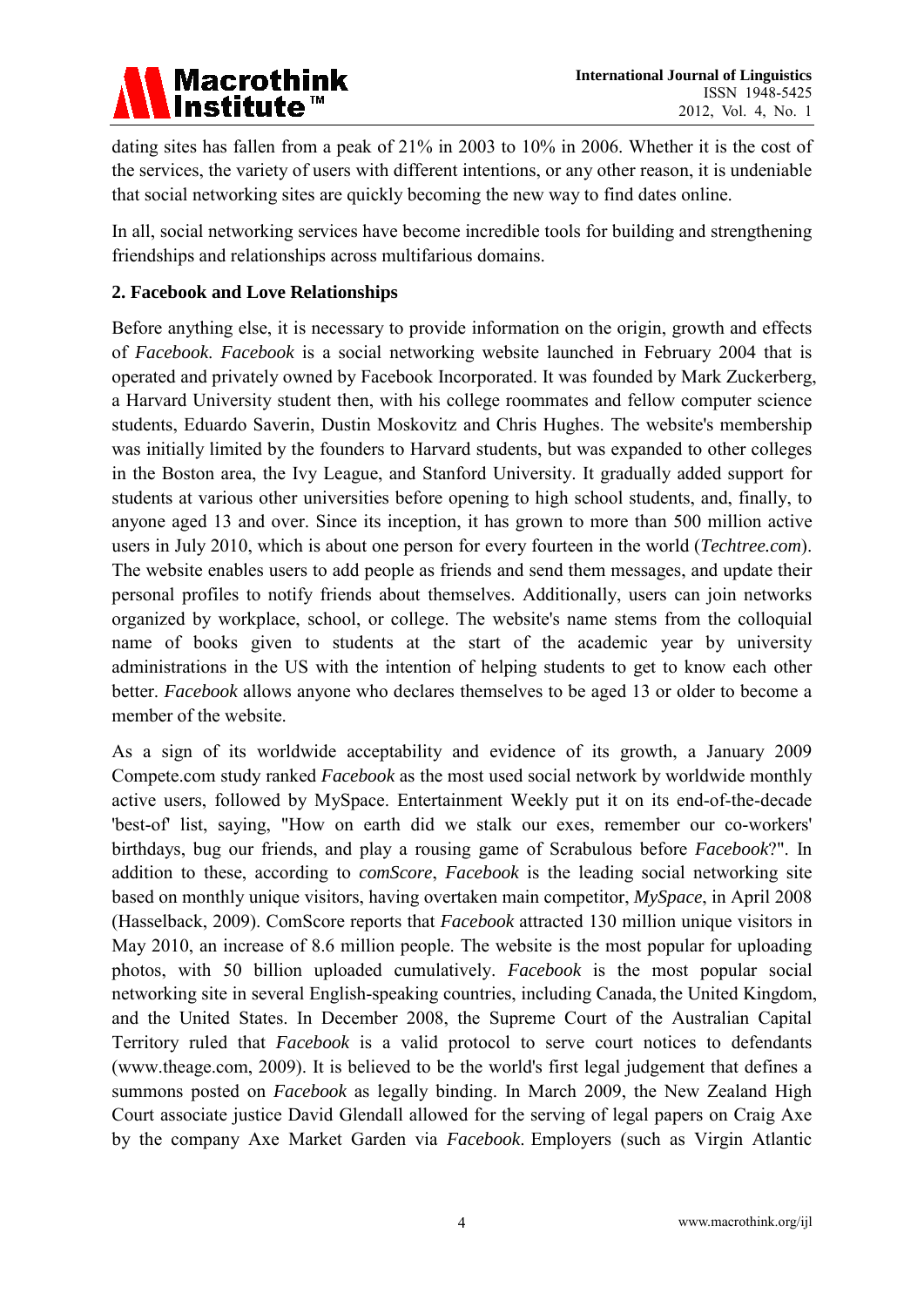

Airways) have also used *Facebook* as a means to keep tabs on their employees and have even been known to fire them over posts they have made (Cochran, 2008).

From the language perspective, by 2005, the use of *Facebook* had already become so ubiquitous that the generic verb "facebooking" had come into use to describe the process of browsing others' profiles or updating one's own. In 2008, Collins English Dictionary declared "Facebook" as their new Word of the Year. In December 2009, the New Oxford American Dictionary declared their word of the year to be the verb "unfriend", defined as "To remove someone as a "friend" on a social networking site such as *Facebook*. As in, "I decided to unfriend my roommate on *Facebook* after we had a fight."

Despite all these applause and commendations, *Facebook* has met with some controversy. It has been blocked intermittently in several countries including Pakistan, Syria, the People's Republic of China, Vietnam, Iran, and North Korea. It has also been banned at many places of work to discourage employees from wasting time using the service. *Facebook*'s privacy has also been an issue, and the safety of their users has been compromised several times. *Facebook* settled a lawsuit regarding claims over source code and intellectual property. The site has also been involved in controversy over the sale of fans and friends.

It must be added that from the above discussion on *Facebook*, it is clear that this social network's success is hinged on its introduction of blogs (which has been named "notes" on individual pages), friendly interface and use of pictures, webcam video, and instant messaging in addition to the ability to add friends and write testimonials. This availability of innovative functionality increases communication alternatives and personalizes the online experience. "Find old friends, meet people, date" is the webpage's advanced search application's tagline. This implies that the site is interested in fostering love relationships between people, male and female, young and old.

With respect to the relationship that exists between *Facebook* use and love relationships, a recent study makes the claim that "increased *Facebook* use significantly predicts *Facebook*-related jealousy" in romantic relationships. The study, published in the CyberPsychology & Behavior Journal, analyzed the effect of *Facebook* use on the romantic relationships of college students. The report concludes that there is a "significant association between time spent on *Facebook* and jealousy-related feelings and behaviors experienced on *Facebook*." To buttress this result, a simple search of the keywords "love relationship and *Facebook*" on the popular search engine "Google" brings out several thousands of possibilities mostly pointing to the negative effects of facebooking on love relationships. This Facebook-related jealousy is gradually spreading even beyond the Facebook realm into the social lives of the people concerned. Michelle Schmeer (2010) states that "recent studies on how *Facebook* affects relationships show that there may be a number of negative effects that the social networking site has on relationships of the heart." Some of those things mentioned are jealousy, neglect of a partner, cheating, and "an obsession with communication" where the obsession with adding people to friends' lists has gone beyond just wanting to keep in touch with old friends and new colleagues. The result of this growing trend is another growing trend that involves broken relationships and broken hearts.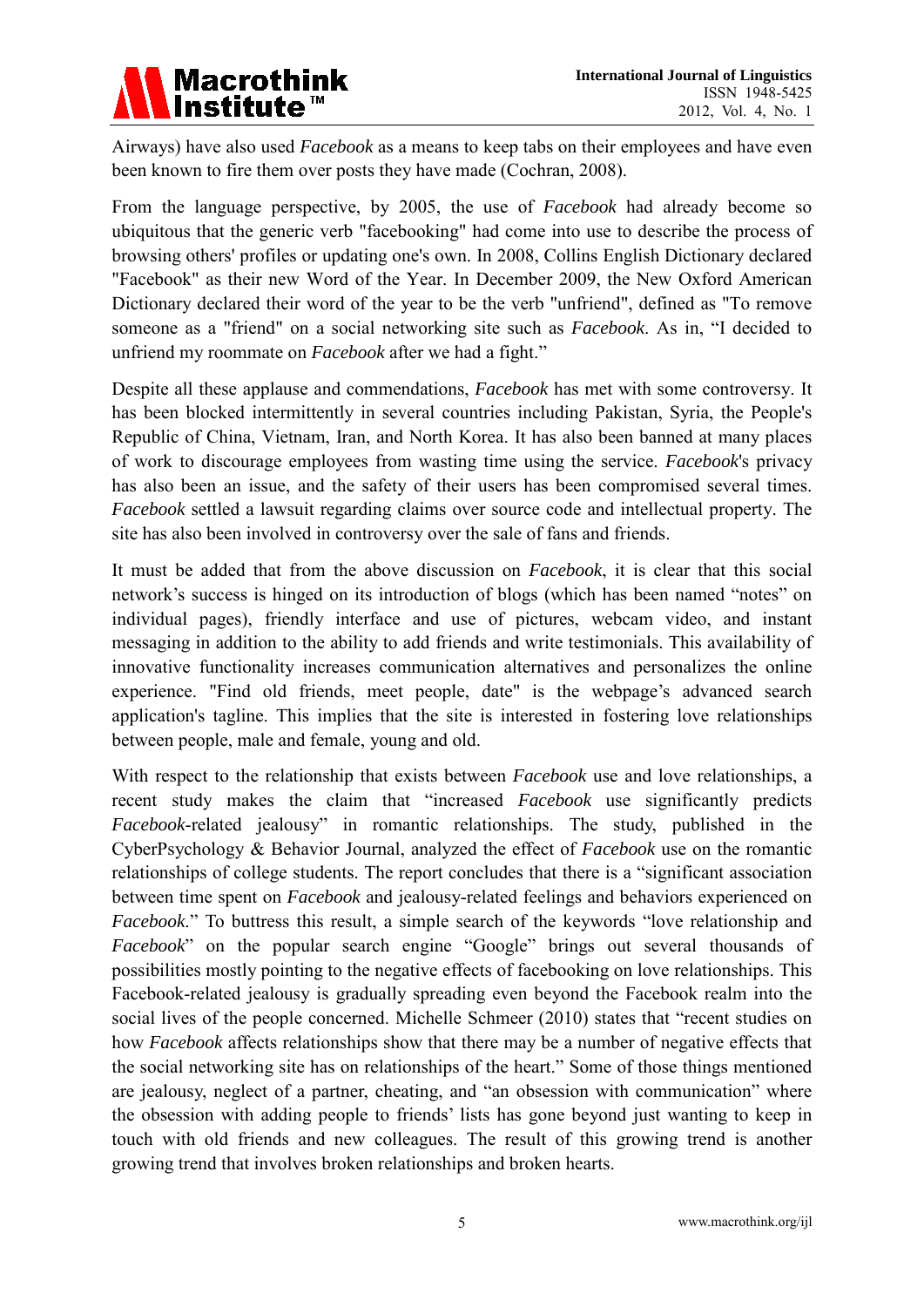

#### **3. "Facebook Love": An Instance of Current Trends?**

In the foregoing, a background has been provided on the realizations from earlier research works which have looked into the influence of social networking, with particular attention paid to *Facebook*, on love relationships. These realizations portray a very gloomy picture of the relationship between the two. They show that love relationships on social networking media are usually not solidified through its usage; rather they stoke the embers of jealousy, flirting, and spousal cheating. However, in this work, a bipolar analysis is adopted in discussing the kind of love relationship in new media as expressed in the hip-hop track "Facebook Love". This is accomplished through the identification of the positive and negative portrayals of love relationships in new media communication.

Before delving fully into the analysis of the music lyrics, it is important to provide a summary of the content and thematic preoccupation of the song. The song is by a Nigerian female artiste by the pseudonym *Essence* in collaboration with another Nigerian male, *Jaywon*. From the title of the track, one has an inkling into its substance. It is about a love relationship between a guy and a girl which started online through the use of the networking site, *Facebook.* They add each other as friends and exchange messages through which they have expectations of knowing themselves better. However, soon into the relationship, they start feeling "in sync" and begin revealing the lies and half-truths they had exchanged at the initial stage of their relationship. The girl opens up to the listeners that the picture she used on her profile page actually is not hers; in fact the whole information she filled in are not true about her. The guy on the other hand has fallen in love, in fact, he is addicted. He goes online regularly just to be in touch with the girl, always requesting for when she would be online. The fact that he is always online is linked to the information that he may be an "internet bandit", a "yahoo-yahoo" in local parlance. Thus, the lady too could be in love with a prospective swindler. Soon enough, the girl starts feeling guilty of her deceit and begins contemplating creating another *Facebook* account so she can come out clean to the guy, with the hope that he would still love her for her true self. The focal point of the song is deceit, which has been made easily possible since face-to-face communication, where one may not be too brazen in telling such white lies, is not available.

#### **4. Positives**

As mentioned earlier, the analysis carried out in this study is bipartite since it accounts for both the positive and negative representations of love relationship on social networking sites. Thus, the following are instances of positive representations.

#### **5. Ease of Communication:**

As the lyrics is about the ease with which people can meet and communicate, it is quite straightforward to deduce that the use of *Facebook* as a networking platform helps to link individuals from different backgrounds and nationalities. The chance to add people who share same or similar interests as well as the access to meet friends of friends increases the chances of meeting vast number of people. In addition to this is that *Facebook* as a networking site has as part of its advantages the seamless ease through which it has been able to blend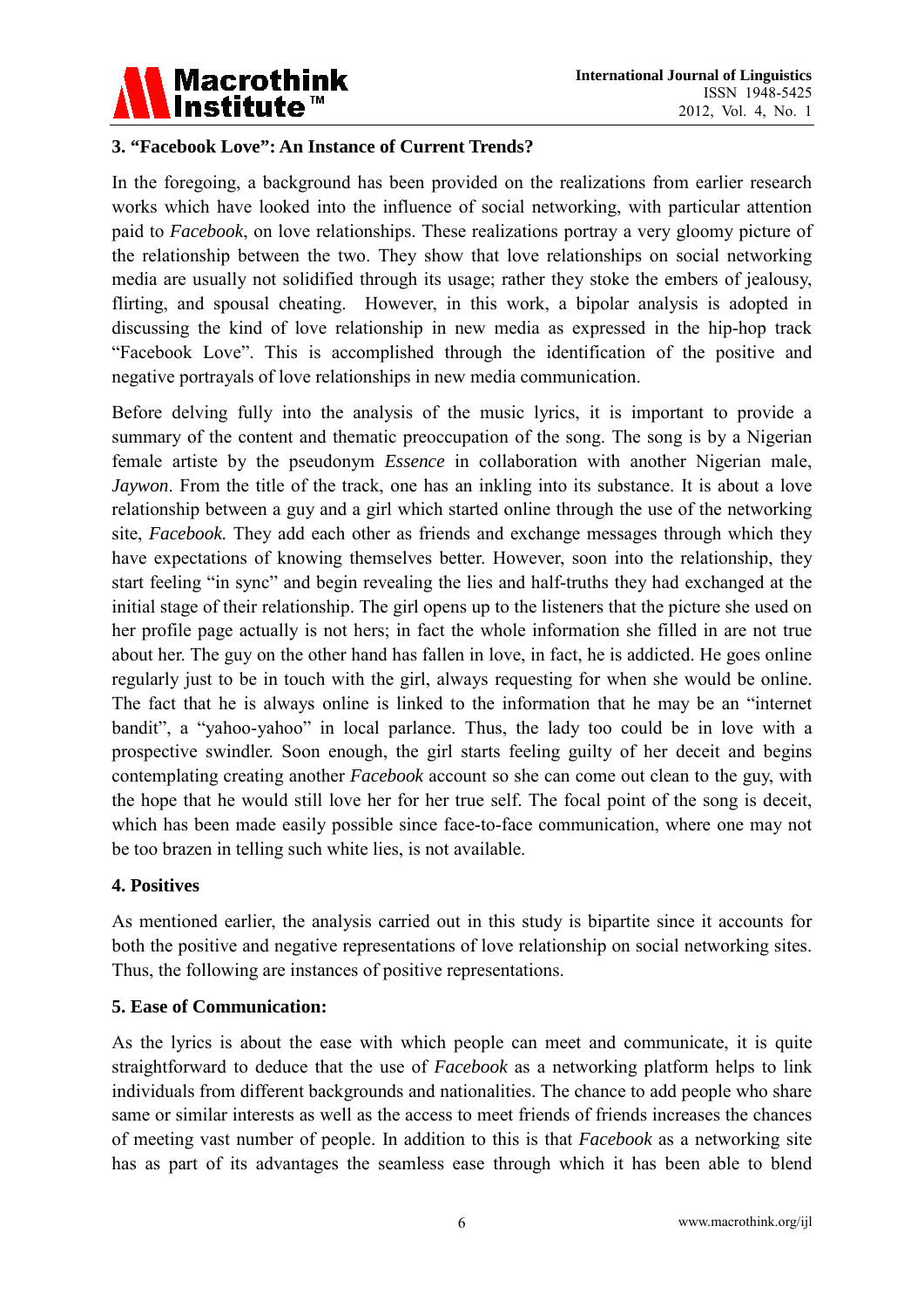

various applications such as the use of pictures, instant messaging, use of notes, ability to share materials, etc, on its platform. This simplifies communication as creates a sense of communality.

> I like it when you poke and I poke back You make me feel like osoba (a king) Said I love it when you buzz and I buzz back On my profile page Facebook love, I'm waiting for your message on my wall

As well as the earlier stated reasons, the above extracts point to the various available means through which one can connect with another *Facebook* friend. You could "poke" or simply "buzz" a friend. Both of these signals are used to show that one is thinking of the other person or simply just to know if the other person is online, thus ready for some chat. These means are quite easy to achieve as against the traditional use of snail mail. In addition, one does not need to have been a friend before you can contact them. This ability widens the scope of possibilities of "friending". So also is the possibility of sending messages to another person's inbox (this is personally delivered to the individual for whom it is meant), or leaving messages on a person's wall or profile page (this is usually open to all other friends to see). These various possibilities enhance love relationships because they allow show of affection while also notifying the "public" that something exists between these people. Thus for instance while "buzz" has a sort of playful friendliness about it, "poke" is a slangy expression which refers to having sex. Therefore when the artiste says she "like(s) it when you poke and I poke back" and "I love it when you buzz and I buzz back", there is that veiled information about the form of romance that is already in play between them.

The extract below also refers to the ease in which one can create user accounts; these accounts being the platform on which one is represented.

> I will put up another account and pray that you will know it's me ah! Ah! Should I put up another account? Will he know it's me anyhow?

The girl in the heat of emotions, while regretting her earlier action in which she had deceived the guy into believing her for what she is not, considers creating a new account on which she hopes to redeem her battered image. She feels opening a new account will provide her a soft landing where she would confess her wrongdoing while praying the man will realize her identity and make-up with her. It is shown here that one can do anything for love. This is because at the outset when the girl felt nothing for the guy, she was ready to shield herself from his prying eyes, willing to withhold information and even lies claiming that "I was fooling around that time" and asking "Why would I give out all my information online?" However, when she catches the love bug, she is remorseful as she is now "sorry that I lied." They both agree that "the matter don pass play, play". Thus, as is available in face to face communication, certain hindrances fade off as people get to know themselves better. This ensures a smooth sail for the relationship.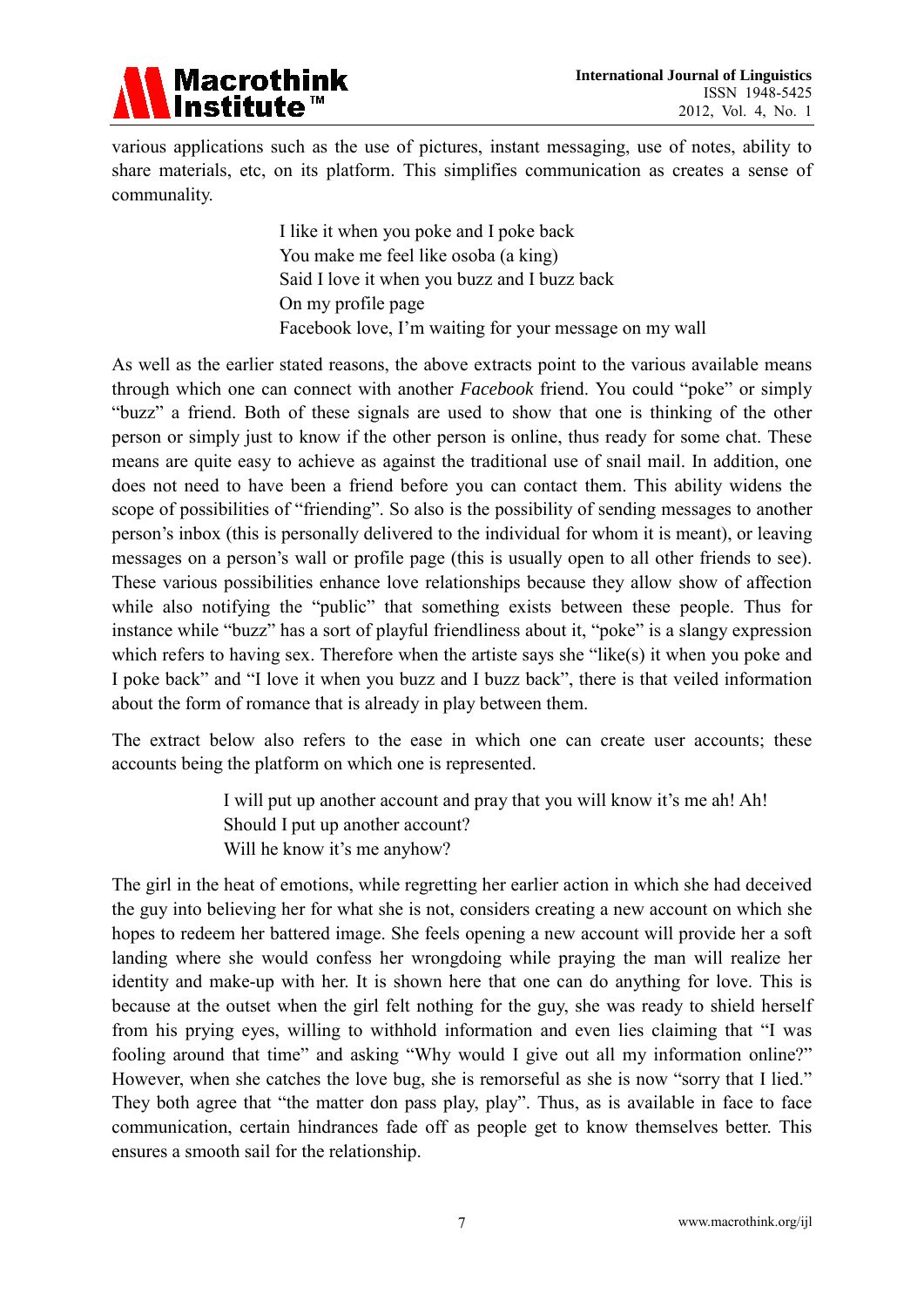

#### **6. Wider Network Possibilities:**

The use of *Facebook* as a social networking site creates an avenue through which one can meet millions of people. This is unlike whatever existed before the advent of social networking. The ease of linking up with people begins on one's profile page where friends are suggested based on shared likes, related backgrounds, or even just because they are friends of one's friends.

I'm waiting for your message on my wall

Thus in the line above, messages are exchanged on "the wall", "the wall" being the profile page on which latest events, including postings from friends are displayed. However having access to another person's page or wall does not always mean that that person is a friend already. Many people just scour the database looking for people with lovely pictures or other flimsy things that catch their fancy. This is shown in the extract below where the male artiste sings:

> I saw this baby, she's so fine O da lomo (She is a pretty girl) Only the picture, mo ti gor (I fell in love)

The two persona do not know each other before, however the guy coincidentally probably in living up to his internet addict / yahoo bandit portrayal, discovers the girl's picture, and thus began the whole drama. From these, one can see the limitless possibilities of meeting people that is available on the social networking site, *Facebook*. Thus, networking platforms, *Facebook* in particular, have very high incidents of people linking up who rarely know each other, that being the sole aim of social networking.

#### **7. Negatives:**

Even as we have been able to observe the positive aspects of the representation of love in social networking, it is pertinent that its negative sides are also brought out for discussion. This is realized below.

#### **8. Deceit**:

I saw this baby, she's so fine O da lomo(She is a pretty girl) Only the picture, mo ti gor (I fell in love) Mo fe gbomo ( i wanted her)

The idea of deceit is quite commonplace in online relationships. This is predicated upon the realization that there is no face-to-face communication, thus the person at the other side cannot quickly or instantly verify the truthfulness or otherwise of the claims of the other person. Thus, in the lines above, the guy, after seeing the picture of a lady as well as the other information she provided, falls in love. He takes the girl to be what she had portrayed herself to be. However, in the extract below, the girl confirms that the guy has fallen in love with a totally different person since she had supplied false background information on her age, work,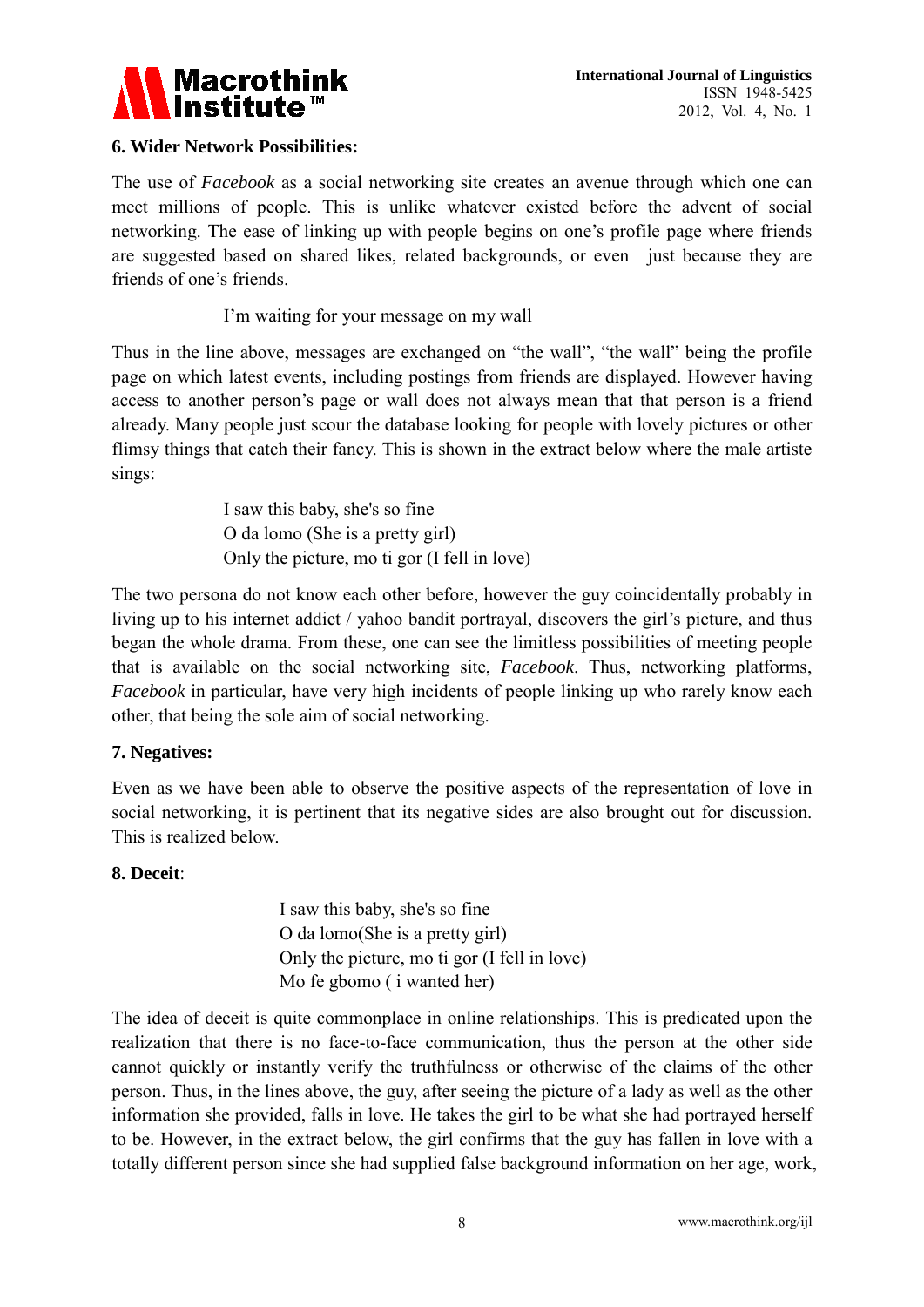

and even the picture used. This rampant use of deceit to draw the attention of other people is part of what has been generating negative hype around social networking platforms.

> On my profile page I lied about my age Where I live and what I do to get paid The picture isn't mine

In addition to the above realizations of deceitful inclination on *Facebook Love*, the two lines below also provide further substantiation of this idea.

> She's just 18, they call me edede (oldman) Sugar daddy, internet addict, they don't even know if I'm a yahoo bandit (fraudster)

In the first line, the guy, believing the girl's true age to be eighteen, confesses that among his pals, he is called "oldman", probably because he is substantially older than most of them. We may thus conclude that for the lady to have fallen in love with him, the guy must have trimmed his age to one closer to that of the lady's. We are made also to look beyond the "Mr nice-guy" portrayal of the male persona in the song in the second line. It is made known that he might actually be a sugar daddy, which then corroborates the earlier stance that he has in fact reduced his age to woo the girl, an internet addict or a yahoo bandit. From all these, we can see that *Facebook* is being conveniently used to distort personal information, thus deceiving others into thinking them to be what they are not.

Conclusively, one can say that *Facebook*, as well as other social networking platforms, serves as an outlet to create a false or doctored persona. This is because it is quite easy to create a profile and afterwards log-in under a phony username. In addition to this is the simple fact that one is unable to truthfully confirm if the person at the other end is genuinely what and where they claim to be. Thus it is difficult to confirm the identity of a person online.

#### **9. Infatuation**:

Now he keeps on buzzing me to come online It's so funny how we clicked How we are so in sync I wanna be his chic Oh man this is so sick

Another negative point in the portrayal of love on the social networking site, *Facebook,* is its rendering of true love as infatuation. While some people have found it hard to agree on whether making friends and having casual relationships or flings with online personalities can actually be termed "cheating", it is clear from the above extract that such online relationships can lead to infatuation, and some have actually claimed online relationships ruined their marriages. This is clear because despite the fact that the interlocutors have actually not met face-to-face, they are yearning to always be online together, as shown in the extract above. After exchanging personal information, which eventually turned out to be all false, they believe they have "clicked" and "are so in sync". By the time they realize what is actually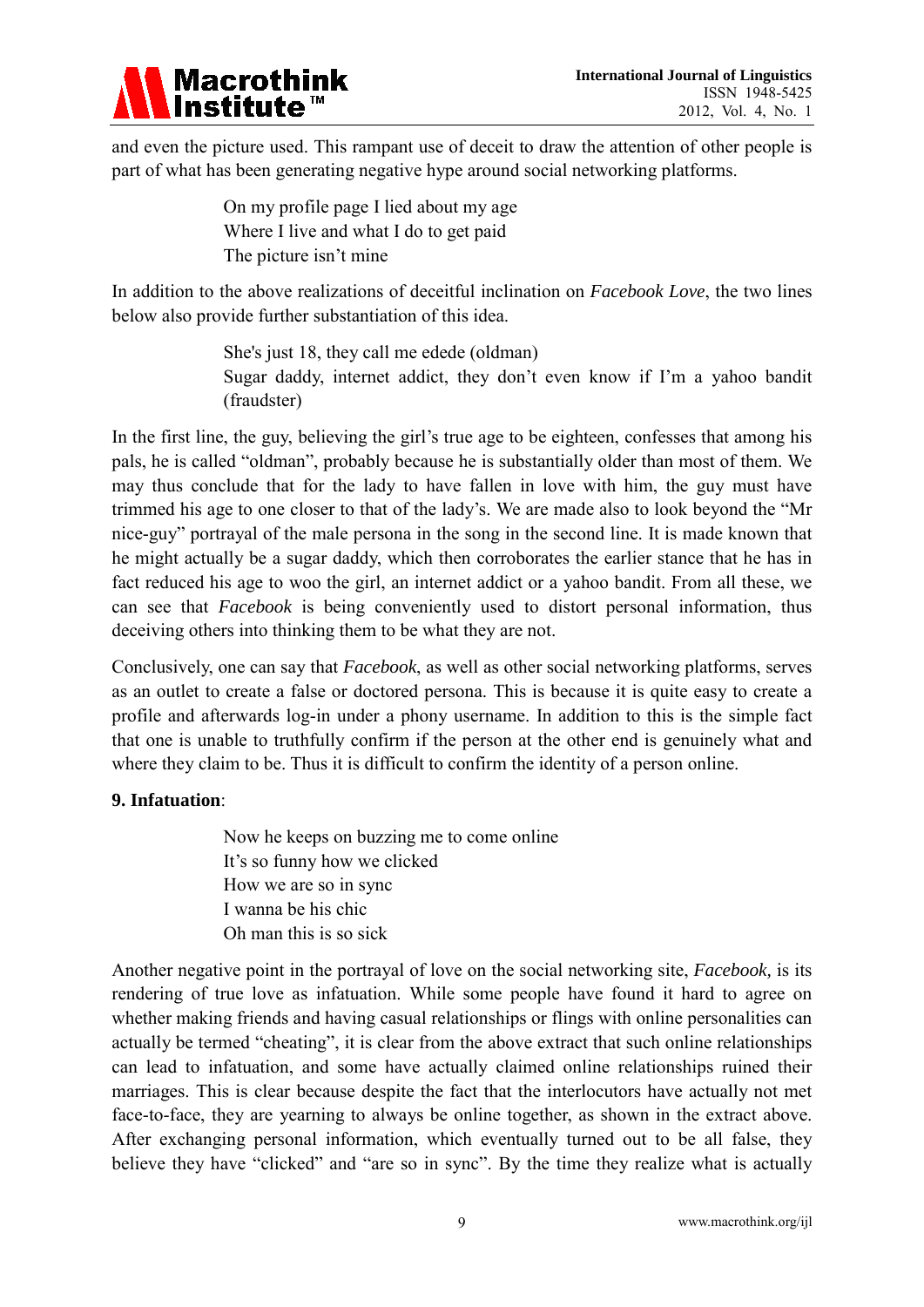

happening, they had become infatuated with each other. This thus shows what could be the end result of the difficulty in ascertaining the true identity of a person and know whether all the shared information are actually true or not. The man cannot stop "buzzing" the girl, while the girl is already getting sick of not being in touch with the guy.

#### **10. Addiction**:

In addition to the above, it is exposed that "*Facebook Love*" is quite addictive. It seems to end up as a place one wants to be every time, since it creates a false sense of security and communality. Thus the two personas in the song want to be online every time of the day, and when one of them is unavailable, the other person resorts to "buzzing" or writing messages on the other person's wall.

> You make me go online everyday Bo n se shemi mi o orebe (the way I feel confuses me) The truth bi say, the matter don pass play, play (The truth is that the matter is now serious) E ma soro ere mo (it's no longer a joke)

Although they both started the relationship seeking to outwit the other, they start feeling passionate and confess that the matter has gone beyond the ordinary. They had become addicted to being online and exchanging pleasantries and messages.

Despite not really being well known to each other, they get so consumed by the relationship that they cannot wait to be together in their "virtual world". It gets to the point where they feel incomplete and need to share their "thoughts" with the other person. When eventually the girl starts feeling guilty of her lies, she could not cope with the reality of things. This affects her daily routine as she confesses that she now feels very bad, and this shows physically as she goes around wearing a frown.

> I need to share my thoughts with you online I need to know what you're thinking this time My facebook love. Now I'm walking around with a frown Feeling oh so bad for my baby

All the above analyses show that, despite the popularity of *Facebook* as a social networking platform, and in line with the aim of its creation which is to engender relationships among people, the representation of love relationship there is one of duality since it has both positive and negative sides.

#### **11. Conclusion**

Humans are social animals who crave the attention and solidarity of others. This urge is what has continued to propel people to create different means through which individuals can link up with one another through technological means. This thus fuels the interest of people who use social networking sites. In the above analyses, it has been shown that the presentation of love relationships on the social networking website, *Facebook*, is bipartite. This is split into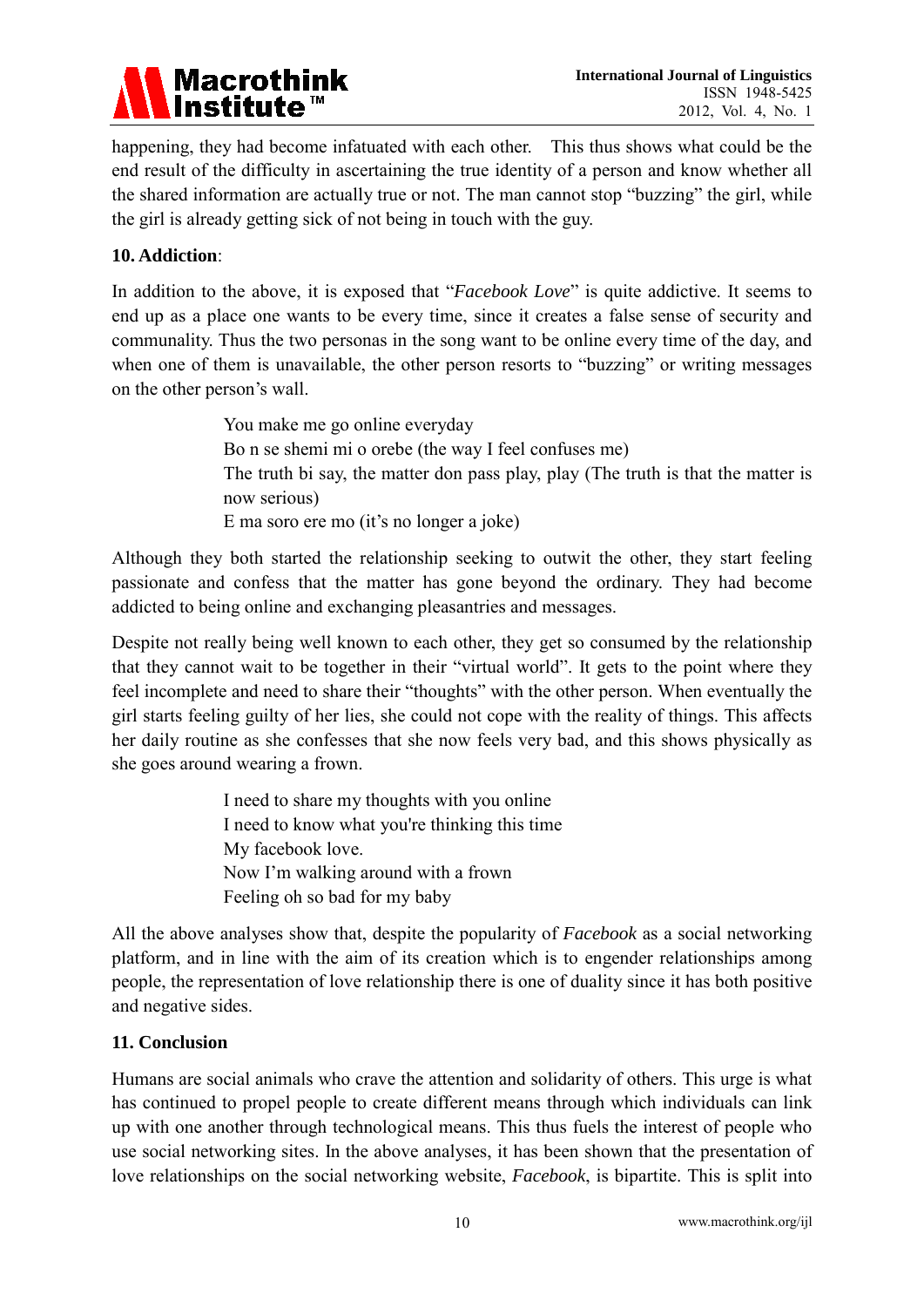

positive and negative representations. Interestingly however, the lyrics of the song do not give a conclusive picture of what happens to the guy and the girl. Did the girl eventually reveal her falsehood to the guy or not? Were they able to continue with their love relationship? Regardless of whether answers are provided to these or not, we can on our part conclude from the earlier analyses that the portrayal of love in *Facebook* is one that we should be wary of. This is because despite the positives, which include ease of communication and provision of wider networking possibilities, its negative potentials are more enormous. For one, correspondences online are not trustworthy. This is because it is almost impossible to ascertain the true personality of the other person beyond what they want you to know. In addition to this are its addictive potential, its deceitful possibilities, and its propensity to encourage infatuation.

#### **References**

"Privacy, Schmivacy: Facebook Is Attracting Near-Record Numbers of New Visitors". TechCrunch. 2010-06-07. [Online] Available: http://techcrunch.com/2010/06/07/privacy-facebook-visitors/. (September 8, 2010)

"Related info for: facebook.com/". Alexa Internet. [Online] Available: http://www.alexa.com/data/details/traffic\_details/facebook.com?q=facebook. (June 10, 2009)

"The Age Article on the World's First Court Documents to be Served via Facebook". (2009) Melbourne:Theage.com.au. [Online] Melbourne:Theage.com.au. http://www.theage.com.au/articles/2008/12/16/1229189579001.html. (June 12, 2010)

"Unfriend' is New Oxford dictionary's Word of the Year ". USA Today. Retrieved July 12, 2010.

Alemán, A., Martínez, M., & Wartman, K. L., (2009). "Online Social Networking on Campus: Understanding What Matters in Student Culture", New York and London: Routledge, 1st edition, 2009.

Arabie, P., & Wind, Y., (1994). "Marketing and Social Networks". In Stanley Wasserman and Joseph Galaskiewicz, *Advances in Social Network Analysis: Research in the Social and Behavioral Sciences*. Thousand Oaks, Calif.: Sage Publications, 1994, pp. 254–273. ISBN 0-8039-4302-4

Barham, N., (2009). Disconnected: Why Our Kids Are Turning Their Backs on Everything We Thought We Knew, 1st ed., Ebury Press, 2004. ISBN 0-09-189586-3

Baron, N. S., (2008). Always On: Language in an Online and Mobile world, Oxford; New York: Oxford University Press.

Boyd, D., & Ellison, N., (2007). "Social Network Sites: Definition, History, and Scholarship". Journal of Computer-Mediated Communication 13 (1). http://dx.doi.org/10.1111/j.1083-6101.2007.00393.x

Boyd, D., (2006). "Friends, Friendsters, and MySpace Top 8: Writing Community Into Being on Social Network Sites". First Monday 11 (12). [Online] Available: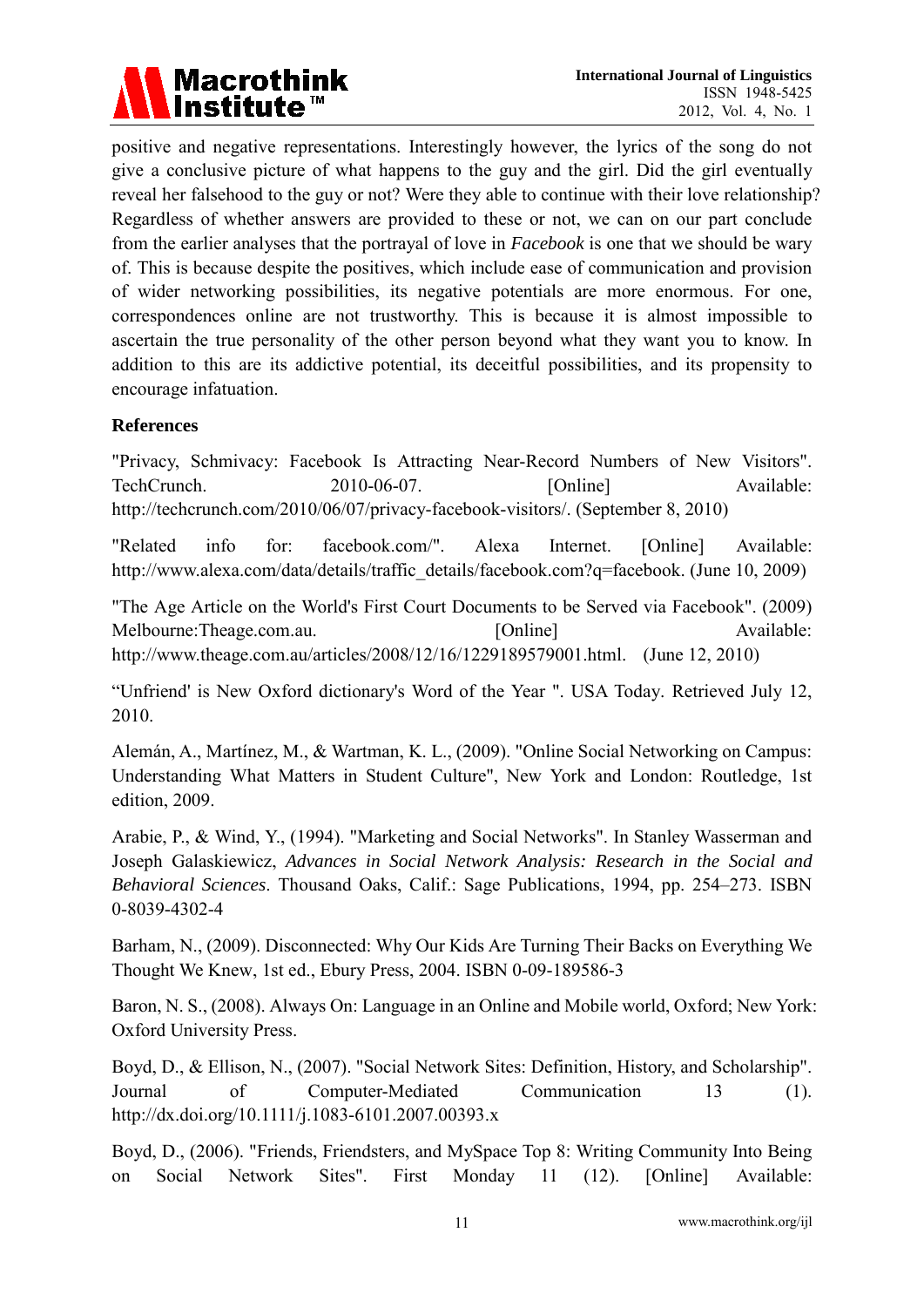

http://www.firstmonday.org/issues/issue11\_12/boyd/index.html.

Cochran, J., (November 6, 2008). "Watch out! Bosses are saving money by firing employees over Facebook posts". [Online] Available: http://www.walletpop.com/blog/2008/11/06/watch-out-bosses-are-saving-money-by-firing-e mployees-over-face/. (May 6, 2010).

Cockrell, C., (2008). "Plumbing the Mysterious Practices of 'Digital Youth': In First Public Report from a 'Seminal' Study, UC Berkeley Scholars Shed Light on Kids' Use of Web 2.0 Tools", UC Berkeley News, University of California, Berkeley, News Center, 28 April 2008

Davis, D. C., (2007). "MySpace Isn't Your Space: Expanding the Fair Credit Reporting Act to Ensure Accountability and Fairness in Employer Searches of Online Social Networking Services", 16 Kan. J.L. & Pub. Pol'y 237.

Ellison, N. B., Steinfield, C., & Lampe, C., (2007). "The benefits of Facebook "Friends": Exploring the Relationship between College Students' Use of Online Social Networks and Social Capital". Journal of Computer-Mediated Communication 12 (4). http://dx.doi.org/10.1111/j.1083-6101.2007.00367.x

Else, L., & Turkle, S., (2006). "Living Online: I'll have to ask my friends", New Scientist, issue 2569, 20 September 2006. (interview)

Fraser, M., & Dutta, S., (2008). Throwing Sheep in the Boardroom: How Online Social Networking Will Transform Your Life, Work and World. Wiley. ISBN 978-0470740149. [Online] Available: http://books.google.com/?id=SP92NwAACAAJ.

Hasselback, D., (17 June 2009). "Comscore says Facebook has surpassed MySpace for U.S. users". FP Posted. The National Post Company. http://network.nationalpost.com/np/blogs/fpposted/archive/2009/06/17/comscore-says-facebo ok-has-surpassed-myspace-for-u-s-users.aspx. Retrieved 24 September 2009. "Comscore says Facebook surpassed MySpace among U.S. users in May, while Nielsen figures that actually happened back in January."

Kristen, N., (2007). "Mashable.com". Mashable.com. [Online] Available: http://mashable.com/2007/12/21/facebook-noun-verb-collins-english-dictionary/. (March 23, 2010)

Liebeskind, J. P., et al. (1996). "Social Networks, Learning, and Flexibility: Sourcing Scientific Knowledge in New Biotechnology Firms". *Organization Science*, Vol. 7, No. 4 (July–August 1996), pp. 428–443. http://dx.doi.org/10.1287/orsc.7.4.428

Malkin, B. (2007). "Facebook is UK's biggest networking site". The Daily Telegraph (London). [Online] Available: http://www.telegraph.co.uk/news/main.jhtml?xml=/news/2007/09/25/nface125.xml. (April 30, 2008).

Mazer, J. P., Murphy, R. E., & Simonds, C. J., (2007). "I'll See You On "Facebook": The Effects of Computer-Mediated Teacher Self-Disclosure on Student Motivation, Affective Learning,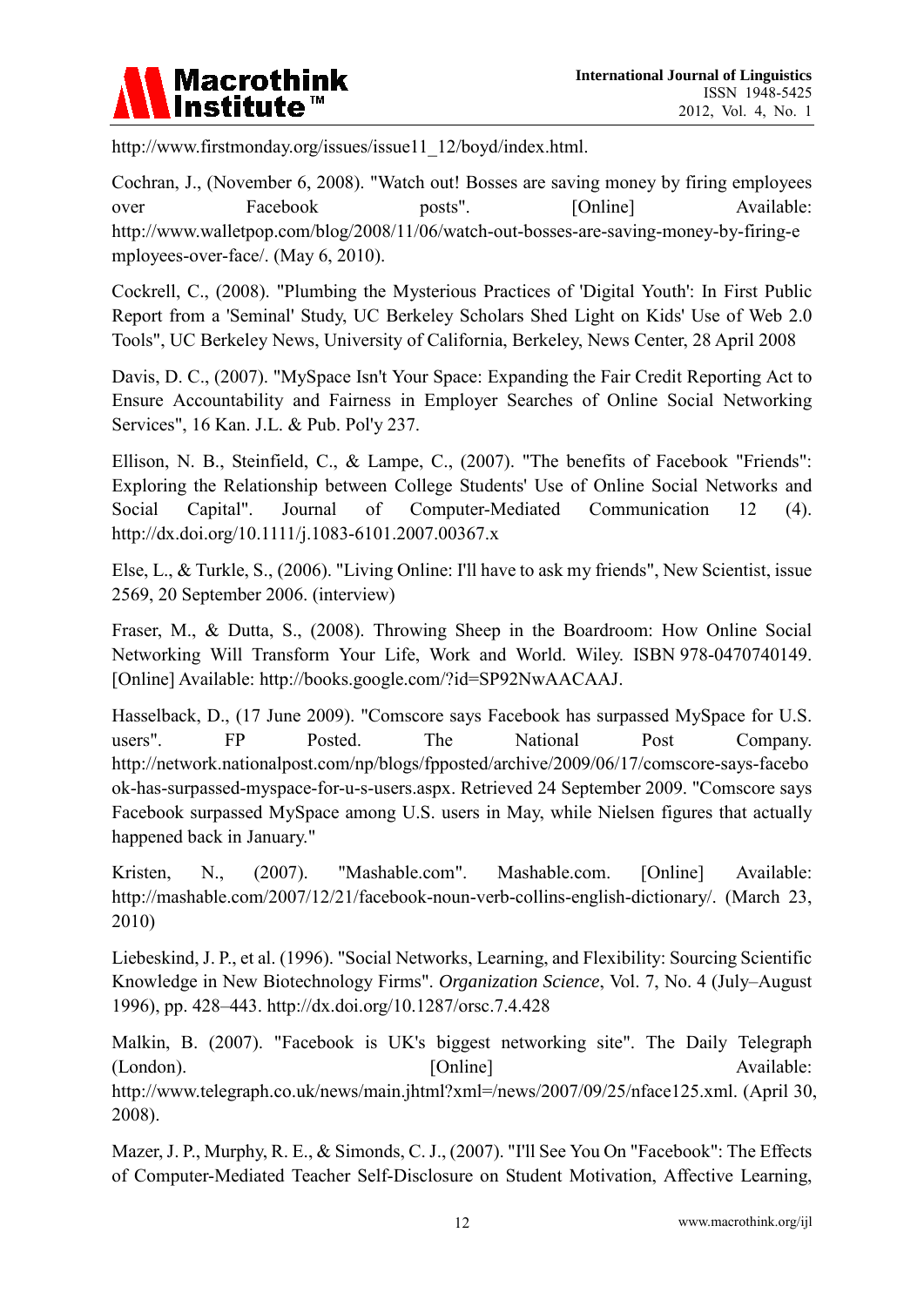

and Classroom Climate". Communication Education 56 (1): 1–17. http://www.informaworld.com/smpp/ftinterface~content=a769651179~fulltext=713240930. http://dx.doi.org/10.1080/03634520601009710

Muise, A., Christofides, E., & Desmarais, S., (2009). More Information than You Ever Wanted: Does Facebook Bring Out the Green-Eyed Monster of Jealousy? In *Cyberpsychology & Behavior*, Volume 12, Number 4, 2009. http://dx.doi.org/10.1089/cpb.2008.0263

Nimetz, J., (2007). "Jody Nimetz on Emerging Trends in B2B Social Networking". Marketing Jive, November 18, 2007. Accessed 26 October 2009.

Schmeer, M., (2010). Facebook and Relationships: How Is the Social Networking Site Affecting Your Love Life? On 09 2, 2010. Retrieved on the  $24<sup>th</sup>$  October, 2010.

Soraya N. M., (2005). "Facebooking: The Rage on College Campuses". The SeattleTimes. [Online] Available: http://community.seattletimes.nwsource.com/archive/?date=20050704&slug=btfacebook04. (September 14, 2009)

Techtree News Staff (2008). "Facebook: Largest, Fastest Growing Social Network". Techtree.com.ITNation. [Online] Available: http://www.techtree.com/India/News/Facebook\_Largest\_Fastest\_Growing\_Social\_Network/5 51-92134-643.html.(August 14, 2008)

#### **Appendix**

#### *FACEBOOK LOVE* by **Essence** and **Jaywon**

#### **Chorus:**

Facebook love, I'm waiting for your message on my wall. Ni bo lo loh(where did u go?).

Igba wo lo n pada bo (when are you coming back)(repeat all twice).

#### **Verse 1.**

I saw this baby, she's so fine

O da lomo( She is a pretty girl)

Only the picture, mo ti gor ( I fell in love)

Mo fe gbomo ( I wanted her)

Yeah I don't know much about you skele ( chic)

You make me go online everyday

Bo n se shemi mi o orebe (the way I feel confuses me)

She's just 18 they call me edede (oldman)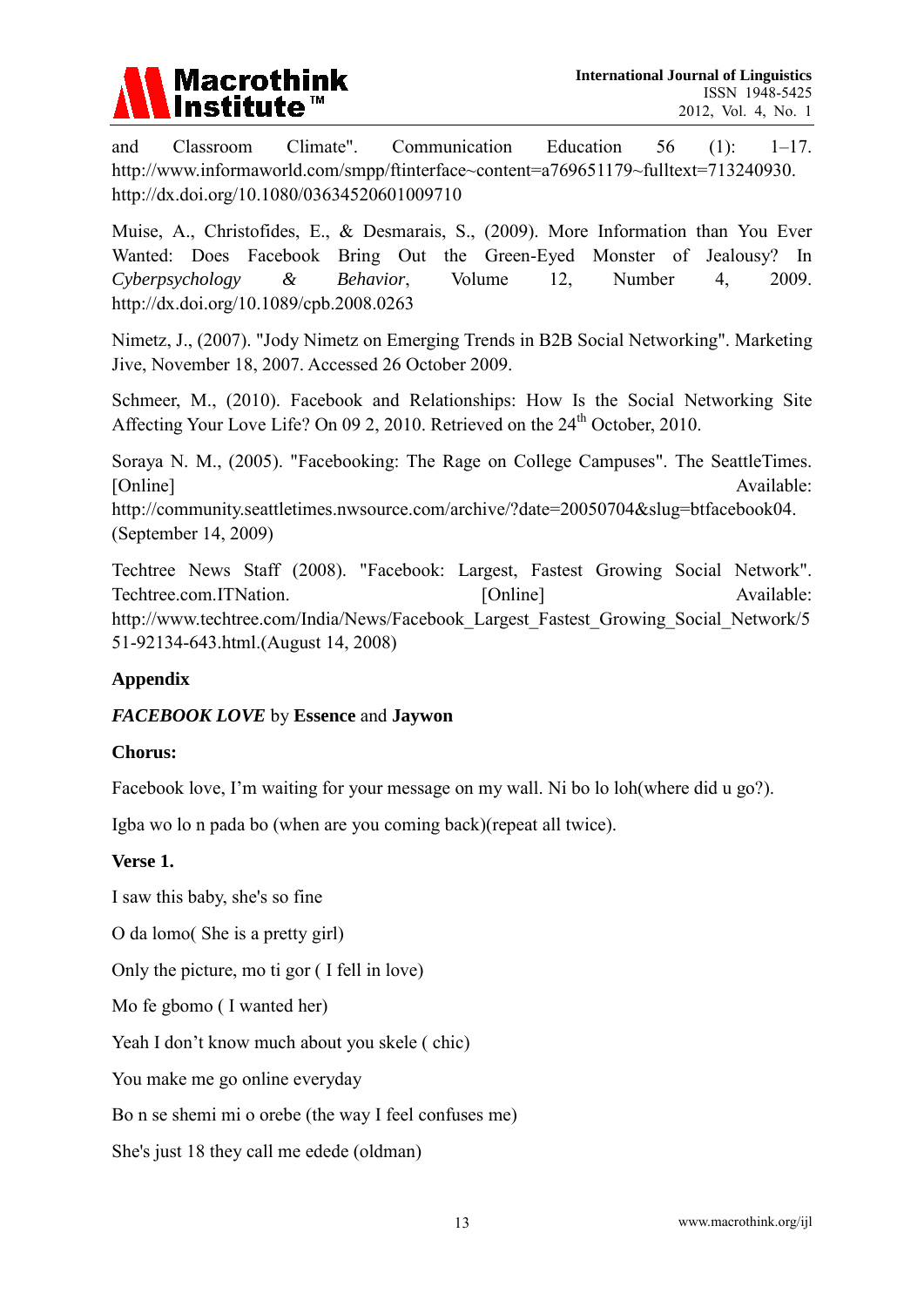### **Macrothink** Institute

Sugar daddy, internet addict, they don't even know if I'm a yahoo bandit (fraudster) Oh no! Baby, don't be so far away.... The truth bi say, the matter don pass play, play E ma soro ere mo (it's no longer a joke) Igba wo lo to ma de When are you coming online? **Chorus Refrain:**  when are you coming online? (4x) **Verse 2:** On my profile page I lied about my age Where I live and what I do to get paid The picture isn't mine Why would I give out all my information online? But this guy, e get my time now I'm sorry that I lied. I was fooling around that time Now he keeps on buzzing me to come online It's so funny how we clicked How we are so in sync I wanna be his chic Oh man this is so sick Should I put up another account Will he know it's me anyhow? Now I'm walking around with a frown Feeling oh so bad for my baby **Chorus and refrain Bridge:** I like it when you poke and I poke back

You make me feel like osoba (a king)